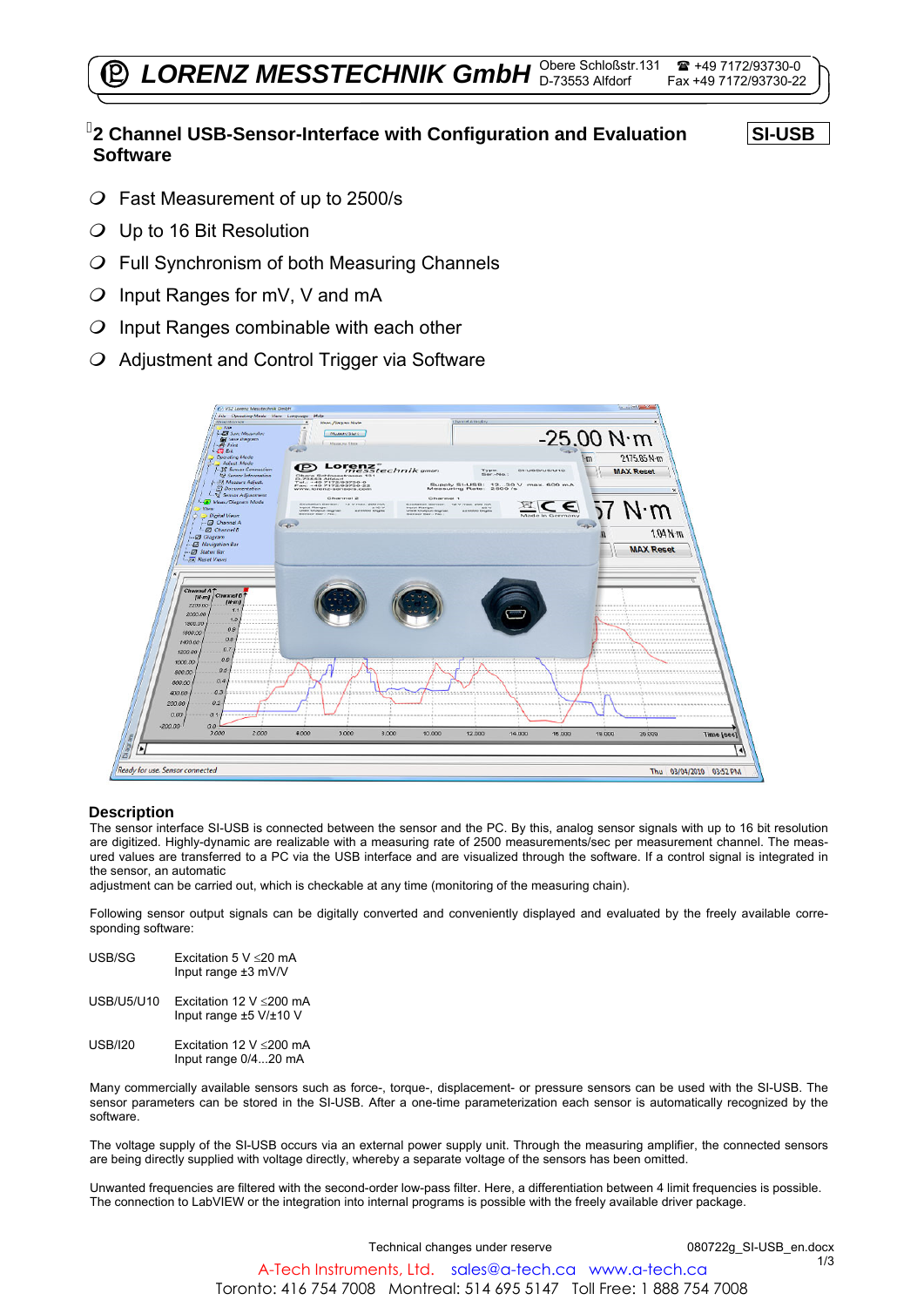| <b>Type</b><br>SI-USB/SG/SG<br><b>SI-USB/U5/U5</b><br>SI-USB/I20/I20<br>SI-USB/U10/U10<br>SI-USB/SG/U5<br>Article-No.<br>111963<br>111964<br>113022<br>111966<br>111973<br>$2*SG$<br>2*0/420 mA<br>SG; ±5 V<br><b>Input Range</b><br>$2*$ +5 V<br>$2*$ ±10 V<br>SI-USB/SG/U10<br><b>SI-USB/U5/U10</b><br><b>SI-USB/U5/I20</b><br>SI-USB/U10/I20<br><b>Type</b><br><b>SI-USB/SG/I20</b><br>Article-No.<br>111974<br>113023<br>111975<br>113021<br>113024<br>SG: ±10 V<br>SG: 0/420 mA<br>±5 V; ±10 V<br>±5 V; 0/420 mA<br>±10 V; 0/420 mA<br><b>Input Range</b><br><b>Evaluation Side</b><br>Supply Power Supply <sup>1</sup><br>100240 V AC<br>Voltage<br><b>Output Power Supply</b><br>24 V DC 1.25 A<br>Supply Voltage SI-USB<br>1230 V DC ≤600 mA<br><b>Excitation Sensor</b><br>SG<br>5 V < 20 mA<br>U5/U10/I20<br>12 V ≤200 mA<br>SG<br>$±3$ mV/V = $±30000$ Digits<br><b>Measured Values</b><br>U5/U10<br>$±5$ V/ $±10$ V = $±25000$ Digits<br>120<br>$0/420$ mA = $0/400020000$ Digits<br>SG<br>$1$ mV/V = 10000 Digits<br>Resolution<br>U <sub>5</sub><br>$1 V = 5000$ Digits<br>U <sub>10</sub><br>$1 V = 2500$ Digits<br>120<br>$1mA = 1000$ Digits | <b>Specifications</b> |  |             |  |  |  |  |
|---------------------------------------------------------------------------------------------------------------------------------------------------------------------------------------------------------------------------------------------------------------------------------------------------------------------------------------------------------------------------------------------------------------------------------------------------------------------------------------------------------------------------------------------------------------------------------------------------------------------------------------------------------------------------------------------------------------------------------------------------------------------------------------------------------------------------------------------------------------------------------------------------------------------------------------------------------------------------------------------------------------------------------------------------------------------------------------------------------------------------------------------------------------|-----------------------|--|-------------|--|--|--|--|
|                                                                                                                                                                                                                                                                                                                                                                                                                                                                                                                                                                                                                                                                                                                                                                                                                                                                                                                                                                                                                                                                                                                                                               |                       |  |             |  |  |  |  |
|                                                                                                                                                                                                                                                                                                                                                                                                                                                                                                                                                                                                                                                                                                                                                                                                                                                                                                                                                                                                                                                                                                                                                               |                       |  |             |  |  |  |  |
|                                                                                                                                                                                                                                                                                                                                                                                                                                                                                                                                                                                                                                                                                                                                                                                                                                                                                                                                                                                                                                                                                                                                                               |                       |  |             |  |  |  |  |
|                                                                                                                                                                                                                                                                                                                                                                                                                                                                                                                                                                                                                                                                                                                                                                                                                                                                                                                                                                                                                                                                                                                                                               |                       |  |             |  |  |  |  |
|                                                                                                                                                                                                                                                                                                                                                                                                                                                                                                                                                                                                                                                                                                                                                                                                                                                                                                                                                                                                                                                                                                                                                               |                       |  |             |  |  |  |  |
|                                                                                                                                                                                                                                                                                                                                                                                                                                                                                                                                                                                                                                                                                                                                                                                                                                                                                                                                                                                                                                                                                                                                                               |                       |  |             |  |  |  |  |
|                                                                                                                                                                                                                                                                                                                                                                                                                                                                                                                                                                                                                                                                                                                                                                                                                                                                                                                                                                                                                                                                                                                                                               |                       |  |             |  |  |  |  |
|                                                                                                                                                                                                                                                                                                                                                                                                                                                                                                                                                                                                                                                                                                                                                                                                                                                                                                                                                                                                                                                                                                                                                               |                       |  |             |  |  |  |  |
|                                                                                                                                                                                                                                                                                                                                                                                                                                                                                                                                                                                                                                                                                                                                                                                                                                                                                                                                                                                                                                                                                                                                                               |                       |  |             |  |  |  |  |
|                                                                                                                                                                                                                                                                                                                                                                                                                                                                                                                                                                                                                                                                                                                                                                                                                                                                                                                                                                                                                                                                                                                                                               |                       |  |             |  |  |  |  |
|                                                                                                                                                                                                                                                                                                                                                                                                                                                                                                                                                                                                                                                                                                                                                                                                                                                                                                                                                                                                                                                                                                                                                               |                       |  |             |  |  |  |  |
|                                                                                                                                                                                                                                                                                                                                                                                                                                                                                                                                                                                                                                                                                                                                                                                                                                                                                                                                                                                                                                                                                                                                                               |                       |  |             |  |  |  |  |
|                                                                                                                                                                                                                                                                                                                                                                                                                                                                                                                                                                                                                                                                                                                                                                                                                                                                                                                                                                                                                                                                                                                                                               |                       |  |             |  |  |  |  |
|                                                                                                                                                                                                                                                                                                                                                                                                                                                                                                                                                                                                                                                                                                                                                                                                                                                                                                                                                                                                                                                                                                                                                               |                       |  |             |  |  |  |  |
|                                                                                                                                                                                                                                                                                                                                                                                                                                                                                                                                                                                                                                                                                                                                                                                                                                                                                                                                                                                                                                                                                                                                                               |                       |  |             |  |  |  |  |
|                                                                                                                                                                                                                                                                                                                                                                                                                                                                                                                                                                                                                                                                                                                                                                                                                                                                                                                                                                                                                                                                                                                                                               |                       |  |             |  |  |  |  |
|                                                                                                                                                                                                                                                                                                                                                                                                                                                                                                                                                                                                                                                                                                                                                                                                                                                                                                                                                                                                                                                                                                                                                               |                       |  |             |  |  |  |  |
|                                                                                                                                                                                                                                                                                                                                                                                                                                                                                                                                                                                                                                                                                                                                                                                                                                                                                                                                                                                                                                                                                                                                                               |                       |  |             |  |  |  |  |
| Zero Point                                                                                                                                                                                                                                                                                                                                                                                                                                                                                                                                                                                                                                                                                                                                                                                                                                                                                                                                                                                                                                                                                                                                                    |                       |  |             |  |  |  |  |
| 16 Bit Signed Int.<br>Output Format                                                                                                                                                                                                                                                                                                                                                                                                                                                                                                                                                                                                                                                                                                                                                                                                                                                                                                                                                                                                                                                                                                                           | SG/U5/U10/I20         |  | 0 Digits    |  |  |  |  |
| SG/U5/U10<br>Input Resistance<br>$>1$ MQ                                                                                                                                                                                                                                                                                                                                                                                                                                                                                                                                                                                                                                                                                                                                                                                                                                                                                                                                                                                                                                                                                                                      |                       |  |             |  |  |  |  |
| $62 \Omega$<br>I20 burden                                                                                                                                                                                                                                                                                                                                                                                                                                                                                                                                                                                                                                                                                                                                                                                                                                                                                                                                                                                                                                                                                                                                     |                       |  |             |  |  |  |  |
| Second-Order Low-Pass Filter<br>30/300/1000/3000<br>Hz                                                                                                                                                                                                                                                                                                                                                                                                                                                                                                                                                                                                                                                                                                                                                                                                                                                                                                                                                                                                                                                                                                        |                       |  |             |  |  |  |  |
| <b>Measuring Rate</b><br>max. 2500 Meas./s                                                                                                                                                                                                                                                                                                                                                                                                                                                                                                                                                                                                                                                                                                                                                                                                                                                                                                                                                                                                                                                                                                                    |                       |  |             |  |  |  |  |
| <b>Temperature Drift</b><br>4 Bit/10 K                                                                                                                                                                                                                                                                                                                                                                                                                                                                                                                                                                                                                                                                                                                                                                                                                                                                                                                                                                                                                                                                                                                        |                       |  |             |  |  |  |  |
| <b>Linearity Error</b><br>±32 Digits                                                                                                                                                                                                                                                                                                                                                                                                                                                                                                                                                                                                                                                                                                                                                                                                                                                                                                                                                                                                                                                                                                                          |                       |  |             |  |  |  |  |
| ±32 Digits<br>Accuracy                                                                                                                                                                                                                                                                                                                                                                                                                                                                                                                                                                                                                                                                                                                                                                                                                                                                                                                                                                                                                                                                                                                                        |                       |  |             |  |  |  |  |
| <b>Miscellaneous</b>                                                                                                                                                                                                                                                                                                                                                                                                                                                                                                                                                                                                                                                                                                                                                                                                                                                                                                                                                                                                                                                                                                                                          |                       |  |             |  |  |  |  |
| Cable Length SI-USB-Evaluation <sup>2</sup><br>3 <sub>m</sub>                                                                                                                                                                                                                                                                                                                                                                                                                                                                                                                                                                                                                                                                                                                                                                                                                                                                                                                                                                                                                                                                                                 |                       |  |             |  |  |  |  |
| Cable Length SI-USB-Sensor<br>$1 m$ (max. $3 m$ )                                                                                                                                                                                                                                                                                                                                                                                                                                                                                                                                                                                                                                                                                                                                                                                                                                                                                                                                                                                                                                                                                                             |                       |  |             |  |  |  |  |
| Nominal Temperature Range<br>+10+40 $°C$                                                                                                                                                                                                                                                                                                                                                                                                                                                                                                                                                                                                                                                                                                                                                                                                                                                                                                                                                                                                                                                                                                                      |                       |  |             |  |  |  |  |
| Service Temperature Range                                                                                                                                                                                                                                                                                                                                                                                                                                                                                                                                                                                                                                                                                                                                                                                                                                                                                                                                                                                                                                                                                                                                     |                       |  | $0+50 °C$   |  |  |  |  |
| Storage Temperature Range<br>$-10+70$ °C                                                                                                                                                                                                                                                                                                                                                                                                                                                                                                                                                                                                                                                                                                                                                                                                                                                                                                                                                                                                                                                                                                                      |                       |  |             |  |  |  |  |
| Dimensions (L x B x H)<br>125 x 80 x 57 mm                                                                                                                                                                                                                                                                                                                                                                                                                                                                                                                                                                                                                                                                                                                                                                                                                                                                                                                                                                                                                                                                                                                    |                       |  |             |  |  |  |  |
| Weight<br>480 g                                                                                                                                                                                                                                                                                                                                                                                                                                                                                                                                                                                                                                                                                                                                                                                                                                                                                                                                                                                                                                                                                                                                               |                       |  |             |  |  |  |  |
|                                                                                                                                                                                                                                                                                                                                                                                                                                                                                                                                                                                                                                                                                                                                                                                                                                                                                                                                                                                                                                                                                                                                                               | Level of Protection   |  | <b>IP40</b> |  |  |  |  |
| SG<br><b>Electrical Connection</b><br>Female socket 6-pin                                                                                                                                                                                                                                                                                                                                                                                                                                                                                                                                                                                                                                                                                                                                                                                                                                                                                                                                                                                                                                                                                                     |                       |  |             |  |  |  |  |
| U5/U10/I20<br>Female socket 12-pin                                                                                                                                                                                                                                                                                                                                                                                                                                                                                                                                                                                                                                                                                                                                                                                                                                                                                                                                                                                                                                                                                                                            |                       |  |             |  |  |  |  |
| <b>USB</b><br>PX0446 IP68 B Mini USB                                                                                                                                                                                                                                                                                                                                                                                                                                                                                                                                                                                                                                                                                                                                                                                                                                                                                                                                                                                                                                                                                                                          |                       |  |             |  |  |  |  |

| Article-No. | <b>Option/Accessory</b> | <b>Description</b>          |
|-------------|-------------------------|-----------------------------|
| 110564      | mV/V                    | mV/V adiusted sensitivity   |
| 10302       | KS <sub>6</sub>         | Male cable connector 6-pin  |
| 10303       | <b>KS12</b>             | Male cable connector 12-pin |

 1 Power Supply in scope of delivery. 2 Cable SI-USB-Evaluation in scope of delivery.